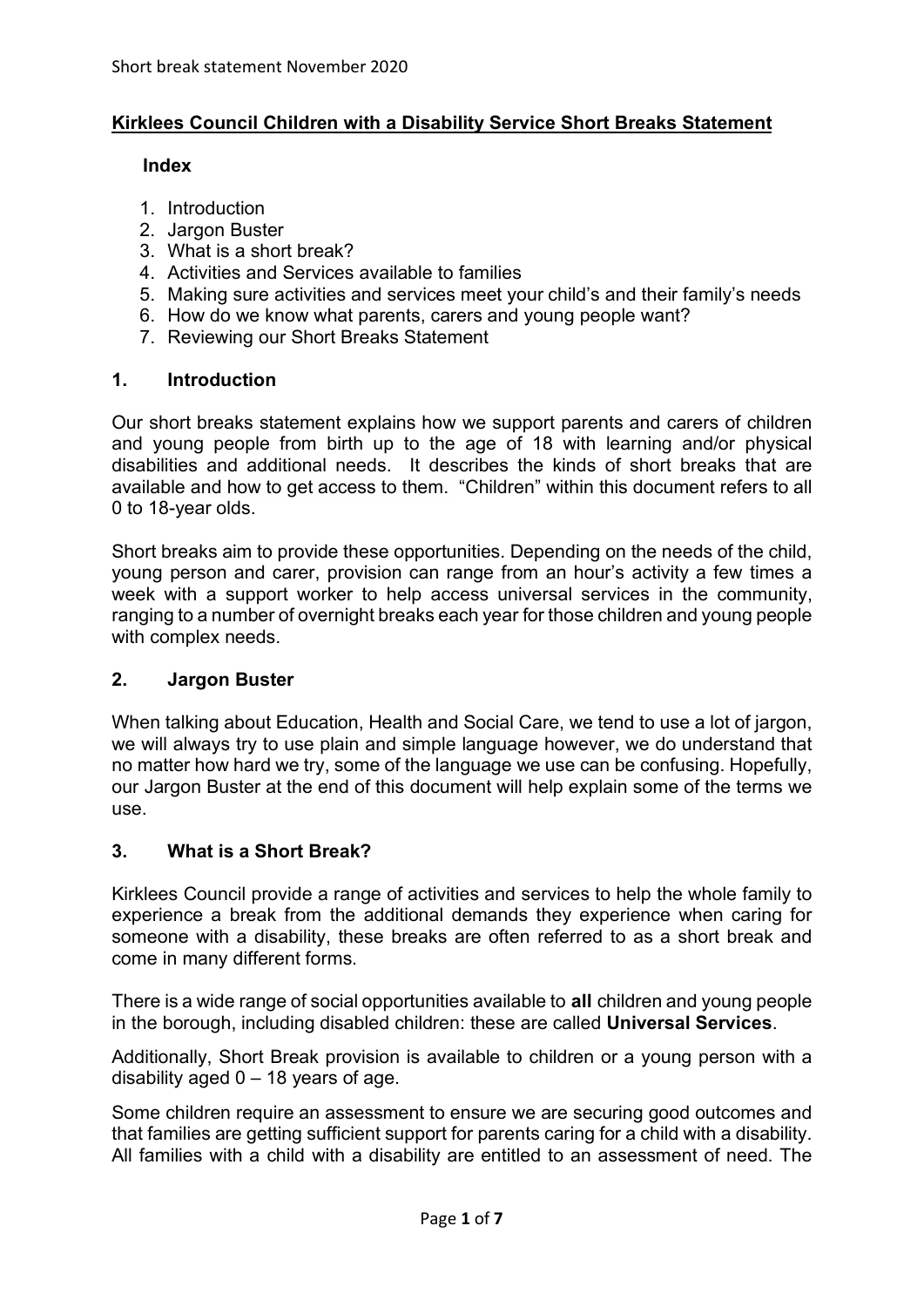assessment will consider each case on an individual basis, taking into account all of the family circumstances.

A "Short Break" is to help a family to provide care and give them a break from their caring responsibilities, helping parents to catch up with everyday activities, improving their wellbeing and maintaining and developing social networks. It also benefits children by providing them with new interests, relationships, and activities.

Short breaks are different to childcare or the time children spend at school, and there are lots of different types of short breaks which can last anything from an hour to several days. Short break activities can provide a range of opportunities for children with a disability, helping them benefit from new experiences, to have fun, meet new people and make friends, whilst giving parents a much-needed break.

## **4. Activities and Services available to families**

#### **Community based leisure activities.**

These are available for all children and enable them to take part in fun activities.

These activities are often referred to as universal or mainstream activities and often take place in your local community.

There are a wide range of activities available to children and young people, some may be experienced at supporting children with a disability whilst others strive to be inclusive.

#### **Who delivers this activity?**

These activities are often provided by organisations such as the Scouts, Girl Guides, Duke of Edinburgh Award Scheme as well as local Community Groups and Leisure centres

For more information about these types of activities please see the directory on our [Local Offer](https://www.kirkleeslocaloffer.org.uk/) 

#### **Community based leisure activities specifically for disabled children**.

These are often referred to as targeted activities and take place in the evenings, at weekends and during the school holidays and assist carers to take a break from their caring role, whilst giving a child an enjoyable activity to do.

#### **Who delivers this activity?**

These activities are often provided by community groups who are experienced in providing activities to children with a disability.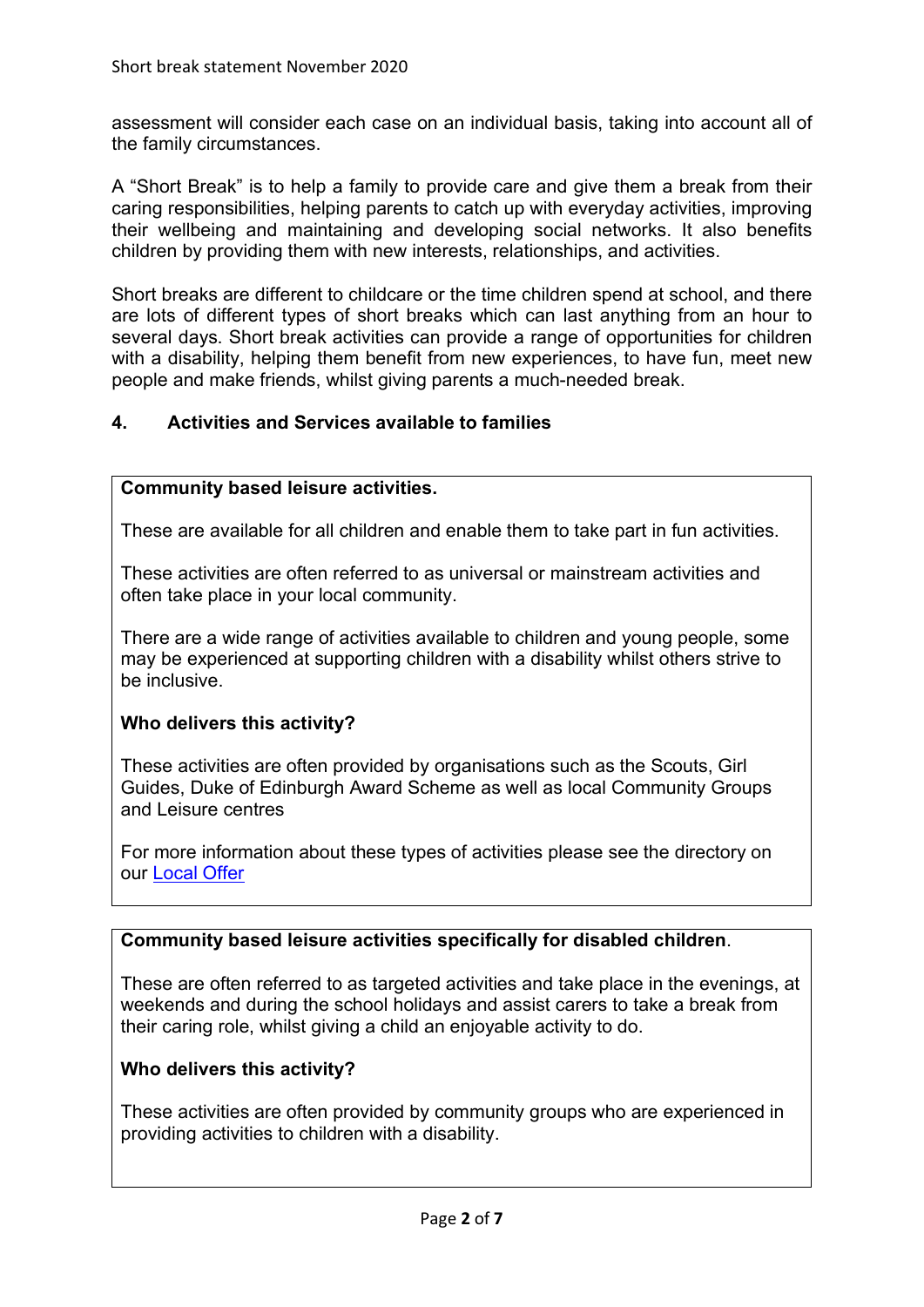Some will have received funding from Kirklees Council, whilst others may be run by parents or charitable organisations.

For more information about these types of activities please see our [Local Offer](https://www.kirkleeslocaloffer.org.uk/)

#### **How can your child access.**

- Community based leisure activities ?
- Community based leisure activities specifically for disabled children ?

If your child would like to access this type of activity, please contact the individual activity provider directly.

## **Support to access this type of activity.**

Children who face barriers when accessing these types of activity, may benefit from short term introductory support to overcome the barrier.

The following teams may be able to provide introductory support to activities.

- Community Plus Team
- Children with a Disability Service, Early Support, and Inclusion Team
- Community Enablement Team Travel Training.

If this type of support would be of benefit, please have a look at our **Local Offer.** 

#### **Community based leisure activities for children who might have more complex needs.**

These are for children who may struggle to access universal and targeted activities.

#### **Who delivers this activity?**

These activities can be building based and may be provided by Kirklees Council's own activity team or domiciliary care providers.

Alternatively, you may be able to use a domiciliary care provider or direct payment worker for your child to enjoy an activity of their choice in the community.

For more information about these types of services please see our [Local Offer](https://www.kirkleeslocaloffer.org.uk/)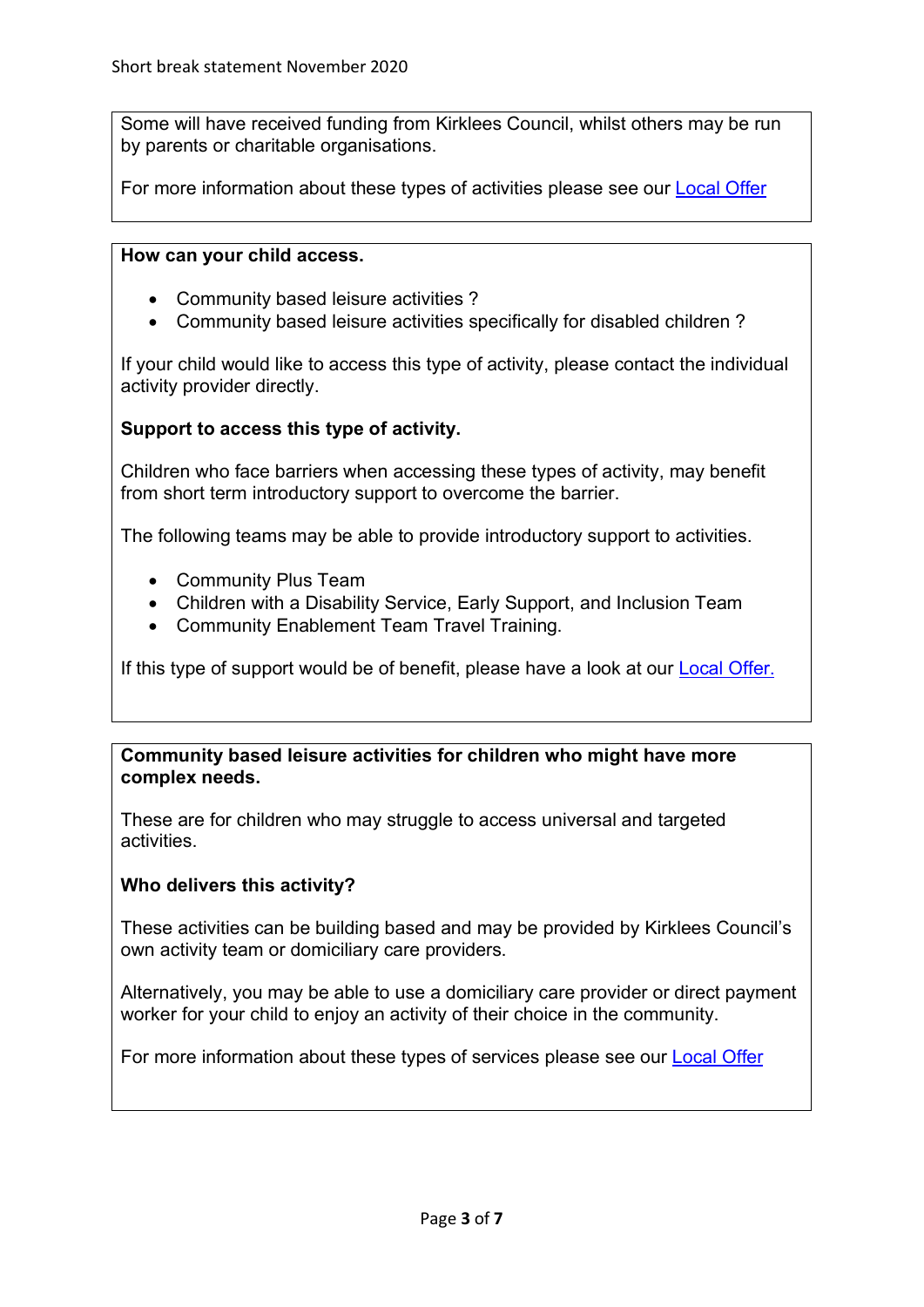## **Daytime care in the home for children who have a disability.**

## **Who delivers this activity?**

This type of Short Break can be provided by a domiciliary care provider or direct payment worker and be used to assist families with their day-to-day care routines, this could give parents a break or time to concentrate on siblings.

For more information about these types of services please see our [Local Offer](https://www.kirkleeslocaloffer.org.uk/)

## **Overnight care in the homes of a disabled child or elsewhere.**

## **Who delivers this activity?**

Overnight care can take place in a residential setting provided by the Local Authority, other provider, or in the home of a foster care family.

It can also take place in your own home, with the support of a direct payment or domiciliary care provider.

For further information please see Kirklees Council's [Local Offer](https://www.kirkleeslocaloffer.org.uk/)

#### **How can your child access.**

- Community based leisure activities for children who might have more complex needs ?
- Daytime care in the home for children who have a disability ?
- Overnight care in the homes of a disabled child or elsewhere ?

To be able to access these types of services, your child will need to have an assessment of needs completed by the Children with a Disability Service.

All families with a child who has a disability are entitled to an assessment of need.

The assessment will establish whether your child is eligible for this type of service. Please see our [eligibility criteria,](https://www.kirklees.gov.uk/beta/special-education/children-with-a-disability.aspx) information for more information.

To discuss accessing these types of provision, please call Kirklees Council's Duty and Advice Team who can be contacted by telephoning 01484 456848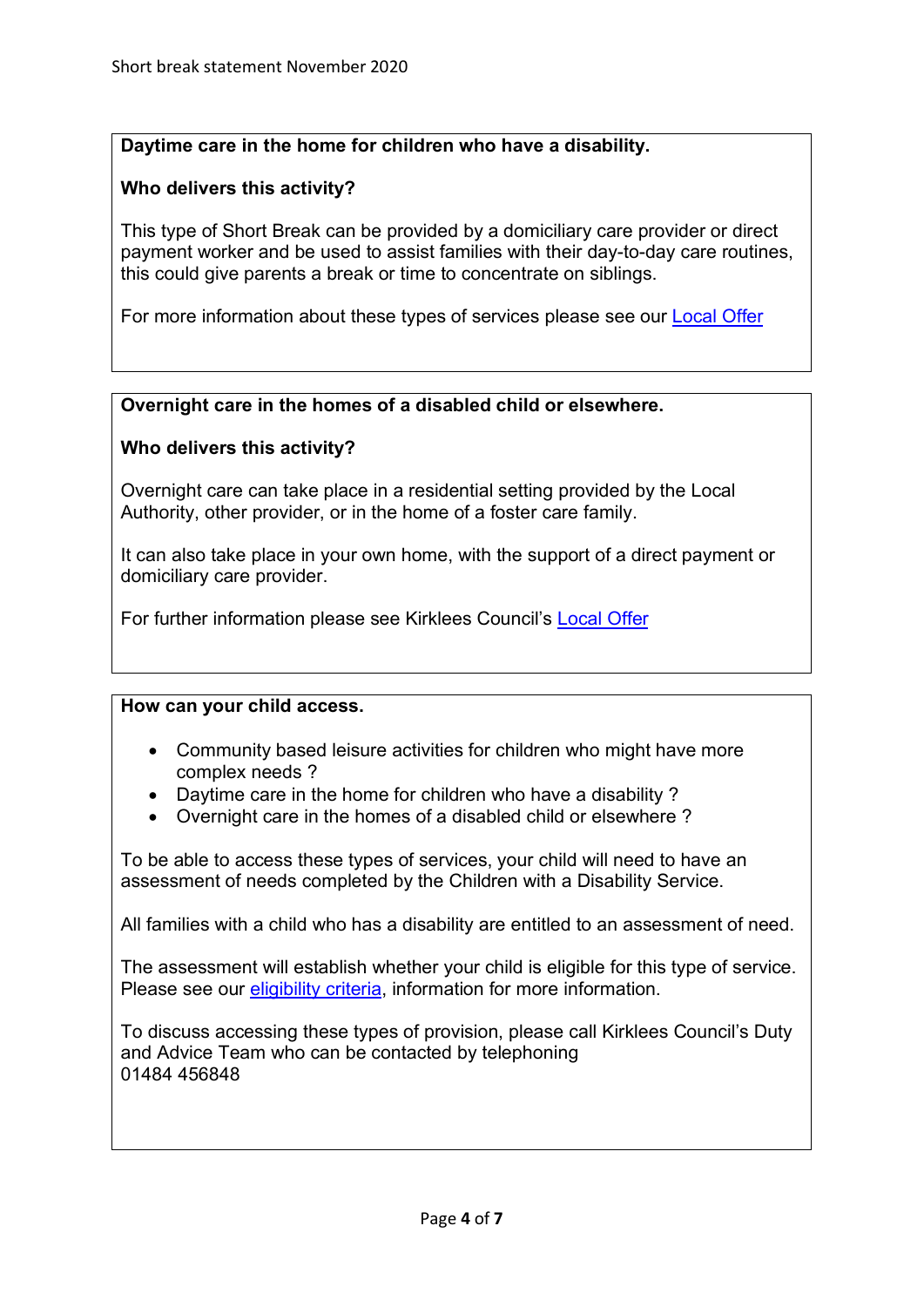The Local Offer.

<https://www.kirkleeslocaloffer.org.uk/>

Children with a disability eligibility for support.

<https://www.kirklees.gov.uk/beta/special-education/children-with-a-disability.aspx>

### **5. Making sure activities and services meet your child's and their family's needs**

Kirklees Council's Children with a Disability Service fund a range of community activities and services to meet the needs of local families with disabled children.

To ensure the needs of local families are met, the Children with a Disability Service consider if the activities and services we fund:

- Offers a variety of choice to families.
- Provides opportunities that are empowering for children and young people who have a disability.
- Provides opportunities in environments that meet the needs of children and young people who have a disability.
- Provides opportunities that suit different communication and medical needs.
- Provides activities in a variety of locations and at a variety of times.
- Enables children and young people with a disability to be included where their needs or behaviour may ordinarily have been a barrier.
- Ensures staff are knowledgeable about the needs of children and young people who have a disability.
- Provides good, timely and easy to read information about the activity.

#### **6. How do we know what parents, carers and young people want?**

Kirklees Council's Children with a Disability Service works hard to adjust and improve services to meet the needs of children and young people in Kirklees.

Consultation is our key focus, we do that by working closely with PCAN, parents, carers and young people to understand what is working well, what is not working and how things can be improved.

The voices of children and young people are extremely important, and we have been able to use our young people's participation groups to help us understand what is important to them and ensure that we take this into account when developing new services.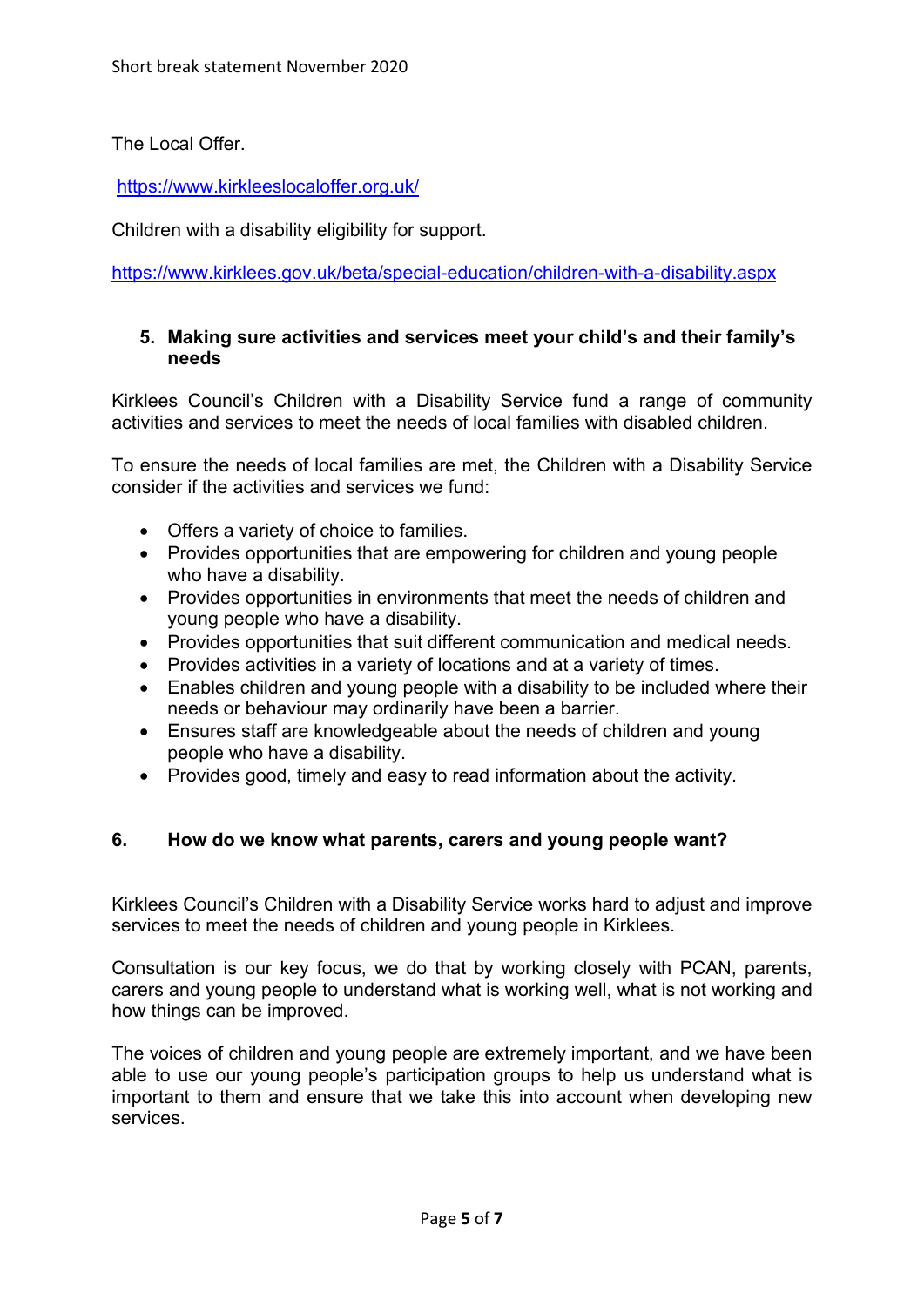We will continue to explore new ways to understand what is important to parents, carers, children, and young people. This will include talking to children, parents and carers in various settings to understand what is important to them.

## **7. Reviewing our Short Breaks Statement**

Kirklees Council constantly reviews our Short Break Statement and where appropriate will revise it as the services and needs of local families change.

#### 06/10/2020

### **Jargon Buster**

| <b>Activities</b>                              | Somewhere children can go and play                                                                                                                                      |
|------------------------------------------------|-------------------------------------------------------------------------------------------------------------------------------------------------------------------------|
| <b>Activity Provider</b>                       | A person or group that runs an activity                                                                                                                                 |
| Assessment                                     | The way of working out what your child's unmet needs are                                                                                                                |
| Carer                                          | A person who provides unpaid support for your child, they<br>may be a family member a partner, neighbour, or friend.                                                    |
| Children's with a<br><b>Disability Service</b> | A team that carries out assessments for families of children<br>with a disability to identify unmet needs                                                               |
| Community                                      | A group of people who have something in common or live in<br>the same place.                                                                                            |
| <b>Community Plus</b>                          | A team in the council that help families to contact and attend<br>activities.                                                                                           |
| <b>Disabled</b>                                | A term used to describe a condition that is ongoing and<br>affects how someone may think, learn, sense what is around<br>them or their physical ability to do something |
| Education, Health<br>and Social Care           | A general term used to describe the different support that<br>young people and families may use                                                                         |
| <b>Eligibility Criteria</b>                    | A way of identifying which services will meet your child's<br>needs                                                                                                     |
| Inclusive                                      | Where everyone feels comfortable, respected, and can take<br>part.                                                                                                      |
| <b>Local Authority</b>                         | An organisation that is officially responsible for all public<br>services in a particular area.                                                                         |